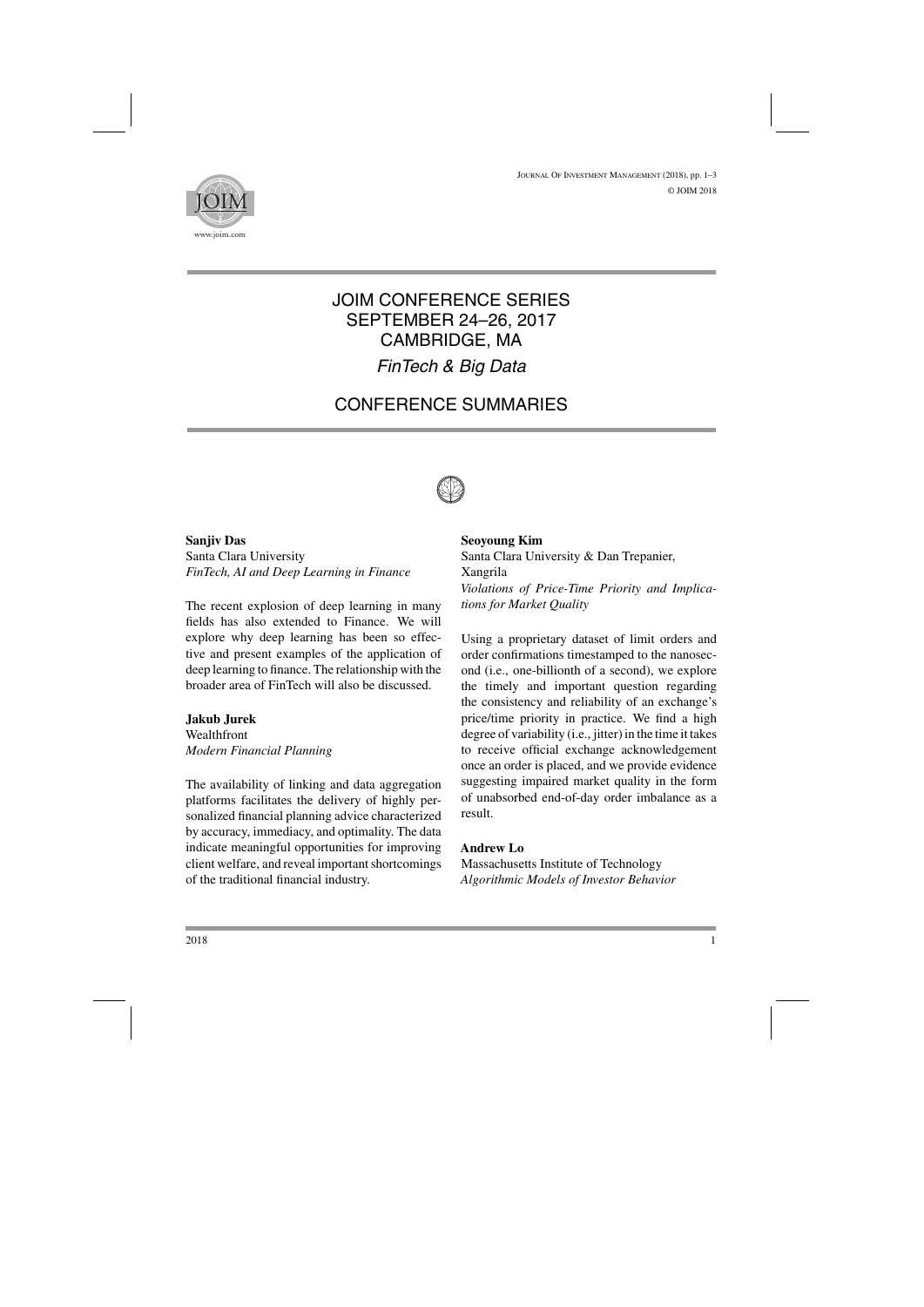We propose a heuristic approach to modeling investor behavior by simulating combinations of simpler systematic investment strategies associated with well-known behavioral biases with functional forms motivated by an extensive review of the behavioral finance literature review with parameters calibrated from historical data. We compute the investment performance of these heuristics individually and in pairwise combinations using both simulated and historical assetclass returns. The mean-reversion or momentum nature of a heuristic can often explain its effect on performance, depending on whether asset returns are consistent with such dynamics. We propose a Markov chain Monte Carlo (MCMC) algorithm for estimating the parameters of these strategies and their implicit weights, and show that this method can successfully infer the relative importance of each heuristic among a large cross-section of investors, even when the number of observations per investor is quite small. We also compare the accuracy of the MCMC approach to regression analysis in predicting the relative importance of heuristics at the individual and aggregate level, and conclude that MCMC predicts aggregate weights more accurately while regression outperforms in predicting individual weights.

#### **Alfred Spector**

TwoSigma *Data Science: Opportunities, Limitations, and Perils*

Over the last few decades, empiricism has become the third leg of computer science, adding to the field's traditional bases in mathematical analysis and engineering. Resulting data-driven approaches have led to extremely powerful prediction and optimization techniques and hold great promise in many fields, including the optimization of financial systems. However, no new technology arrives without complications. In this

presentation, I will balance the opportunities provided by big data and associated A.I. approaches with a discussion of the various challenges. I'll enumerate ten plus one categories including those which are technical (e.g., necessity of significant training data, resilience, complexity), societal (e.g., difficulties in setting objective functions or understanding causation), and humanist (e.g., issues relating to free will or privacy). My goal is for the presentation to be valuable to conference attendees as it relates to both their vocational and broader societal interests.

### **Jessica Stauth**

#### Quantopian

*Constructing a Meta-Portfolio: In Search of an Optimal Allocation Strategy Across many Independent Investment Algorithms*

In this talk we will consider the problem of allocating capital across many self-contained and independent investment algorithms which have been developed by the Quantopian community with the goal of maximizing ex-post Sharpe ratio. In evaluating procedures for constructing the meta-portfolio we must consider estimation risk, varying capacity constraints across algorithms, skill awareness, as well as the cost of rebalancing weight between algorithms. We find that a walk-forward Bayesian optimization approach outperforms both naive procedures such as equal weight or inverse variance allocation, as well as single-objective optimizations such as minimum variance or maximize Sharpe.

#### **Nancy Wallace**

University of California Berkeley *FinTech and Discrimination: A Pitfall of the Algorithmic Credit Scoring of Households?*

Credit scoring has long been the first step in the underwriting of household loans. Recently, technology-enabled "FinTech" loan companies have sought to drive significant cost reductions